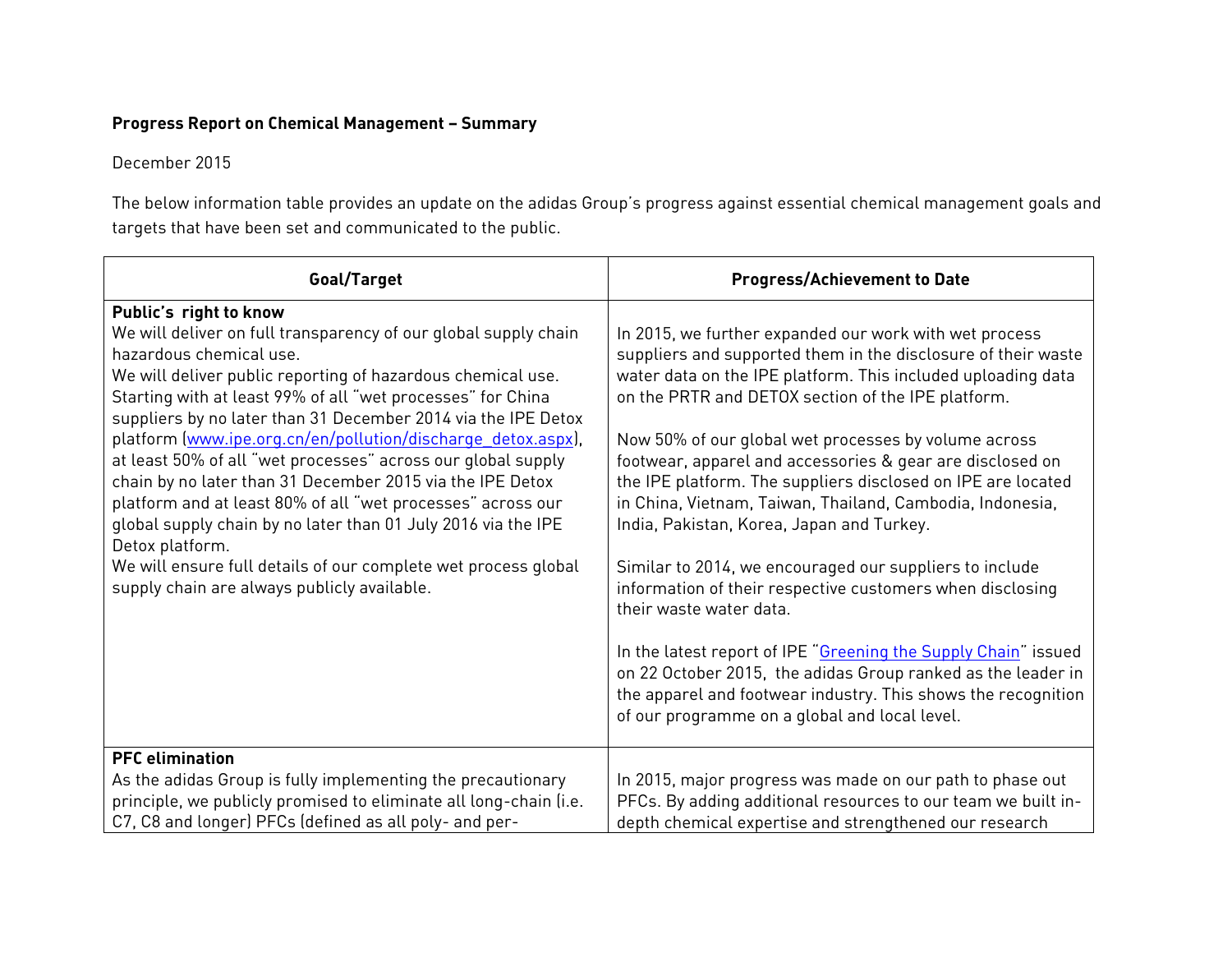|                                                                   | fluorinated substances and their precursors and metabolites) by                                                      | capacities in finding alternatives which meet our high                                                                      |
|-------------------------------------------------------------------|----------------------------------------------------------------------------------------------------------------------|-----------------------------------------------------------------------------------------------------------------------------|
| no later than 01 January 2015 (across all products we produce     |                                                                                                                      | performance and quality standards. Major alternatives or                                                                    |
| or sell globally). The elimination of all PFCs used in any of the |                                                                                                                      | substitutes existing in the market were tested. In close                                                                    |
| products we sell will be supported by:                            |                                                                                                                      | collaboration with leading chemical companies we also                                                                       |
| i.                                                                | the adidas Group commits to being 90% PFC-free as of 15                                                              | started to explore formulations which are still in an R&D                                                                   |
|                                                                   | June 2014;                                                                                                           | phase.                                                                                                                      |
| ii.                                                               | the adidas Group commits to eliminate any other PFCs in                                                              |                                                                                                                             |
|                                                                   | any of the products the adidas Group produces and/or sells                                                           | Testing was not only performed in the lab, but also conducted                                                               |
|                                                                   | across our global supply chain, being at least 99% PFC-free                                                          | in multiple wear tests in real sporting environments. In total,                                                             |
|                                                                   | by no later than 31 December 2017;                                                                                   | more than 8,400 lab tests were conducted by the adidas                                                                      |
|                                                                   | iii. full public detailed disclosure on our main public website of                                                   | Group and 43 wear tests were performed in an actual                                                                         |
|                                                                   | all PFC use by no later than 31 December 2017;                                                                       | sporting environment.                                                                                                       |
|                                                                   | iv. document how PFCs have been substituted by safer                                                                 |                                                                                                                             |
|                                                                   | alternatives and publish these case studies via the online                                                           | At the same time, extensive training and education efforts                                                                  |
|                                                                   | Subsport.org platform;                                                                                               | were performed internally and with our suppliers to ensure                                                                  |
| V.                                                                | a rigorous system of control to ensure that no traces of                                                             | that PFCs are only used on those materials the consumer                                                                     |
|                                                                   | PFCs find their way into our supply chain in line with the                                                           | expects a water repellent performance.                                                                                      |
|                                                                   | above;                                                                                                               |                                                                                                                             |
|                                                                   | vi. work in partnership with our supply chain and other global<br>industry leaders to accelerate the move to non-PFC | As there are no global standards to define PFC-free we have<br>been working with various experts and institutes to create a |
|                                                                   | technologies.                                                                                                        | holistic compliance protocol, including testing requirements.                                                               |
|                                                                   |                                                                                                                      |                                                                                                                             |
|                                                                   |                                                                                                                      | In our continuous efforts to create further transparency in                                                                 |
|                                                                   |                                                                                                                      | our supply chain, we also detected PFCs in processes which                                                                  |
|                                                                   |                                                                                                                      | we did not expect before. One area is the manufacturing of                                                                  |
|                                                                   |                                                                                                                      | some of our PU synthetics which are used in a wide range of                                                                 |
|                                                                   |                                                                                                                      | our footwear materials. By working closely with our suppliers                                                               |
|                                                                   |                                                                                                                      | we have been identifying alternative formulations and                                                                       |
|                                                                   |                                                                                                                      | processes to eliminate the use of PFCs for these applications                                                               |
|                                                                   |                                                                                                                      | in the immediate future.                                                                                                    |
|                                                                   |                                                                                                                      |                                                                                                                             |
|                                                                   |                                                                                                                      | All these steps and achievements have placed us in a strong                                                                 |
|                                                                   |                                                                                                                      | position to further replace our key water-repellent materials                                                               |
|                                                                   |                                                                                                                      | with non-PFC alternatives.                                                                                                  |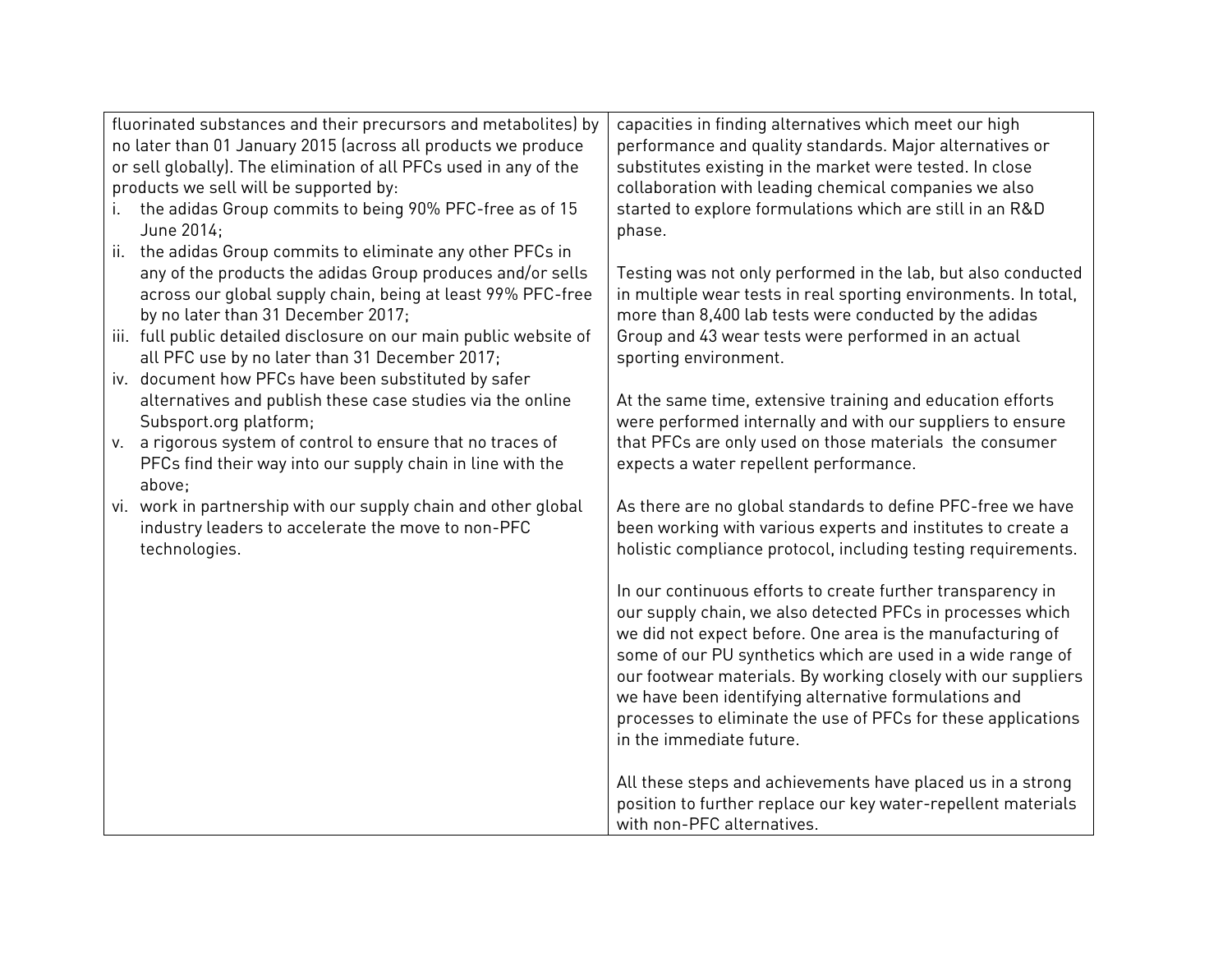|                                                         | Read more here, http://www.adidas-<br>group.com/en/magazine/stories/commitment/sports-gear-<br>the-chemistry-must-be-right/                                                                                                                                                                                                                                                                                                                             |
|---------------------------------------------------------|---------------------------------------------------------------------------------------------------------------------------------------------------------------------------------------------------------------------------------------------------------------------------------------------------------------------------------------------------------------------------------------------------------------------------------------------------------|
| <b>Communication to suppliers and capacity building</b> | In 2015, we continued and further strengthened our global<br>environmental supplier programme. One of the key elements<br>of this programme are tailored audits conducted at T1 and T2<br>suppliers. The applied method for our T2 audits is the ZDHC<br>audit protocol, which was developed with a specific focus on<br>chemical management. Overall, we conducted over 130<br>environmental audits.                                                   |
|                                                         | Alongside our audit programme we developed a new,<br>innovative capacity-building programme for suppliers, called<br>the Chemical Management Guideline (CMG). The guideline<br>was developed in close collaboration with the chemical<br>company Huntsman Textile Effects, who contributed their<br>extensive expertise in chemical management at textile mills.<br>The workshops were conducted by Huntsman across all<br>strategic apparel suppliers. |
|                                                         | Additionally, at several public-facing conferences, supplier<br>events and hearings we re-iterated our commitment to phase<br>out PFCs from our global supply chain. As a major player in<br>the sporting goods industry, we truly believe that this<br>commitment will help drive change in the entire footwear and<br>apparel industry.                                                                                                               |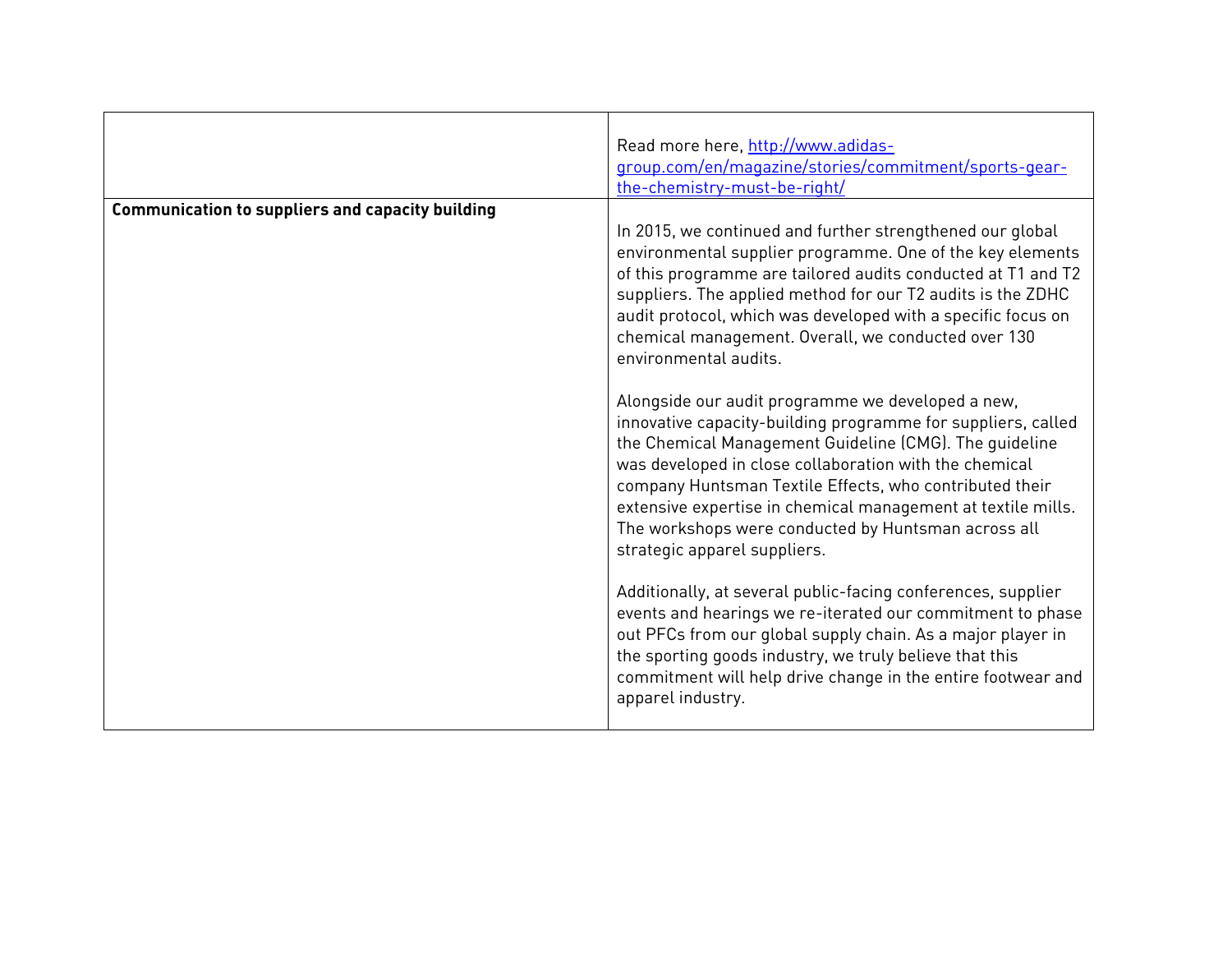| <b>Chemical input management</b>                                                                                                                                                                                            | In 2015, we further strengthened our focus on chemical input<br>management. As part of our partnership with bluesign, we<br>recorded the chemical inventory of our strategic apparel<br>material suppliers and started to set targets for the use of<br>bluesign approved chemicals. Suppliers actually exceeded<br>this target: now 25% of auxiliaries and 65% of dyestuffs are<br>bluesign approved. We will set an incremental target for<br>2016. |
|-----------------------------------------------------------------------------------------------------------------------------------------------------------------------------------------------------------------------------|-------------------------------------------------------------------------------------------------------------------------------------------------------------------------------------------------------------------------------------------------------------------------------------------------------------------------------------------------------------------------------------------------------------------------------------------------------|
|                                                                                                                                                                                                                             | In addition, we further collaborated with the ZDHC<br>organisation and have contributed significantly to the first<br>industry-wide Manufacturing Restricted Substances List<br>(MRSL), an important breakthrough in the industry. In 2015,<br>the MRSL was further extended, now covering leather<br>processes. The MRSL is a strong base for the industry to start<br>managing the chemical input in a harmonised manner.                           |
| Contract language and supplementary guidance in regard to<br>hazardous chemical use across their respective global supply<br>chains                                                                                         | The adidas Group has defined and specified clear standards<br>and principles in regard to fair, healthy and environmentally<br>sound manufacturing conditions along its supply chain.<br>These standards and specifications are an integral part of the<br>manufacturing agreements the Group holds with its business<br>partners.                                                                                                                    |
| XXXXXXXXXXXX                                                                                                                                                                                                                | Under the manufacturing agreement, suppliers are required<br>to adhere to the following:                                                                                                                                                                                                                                                                                                                                                              |
| Level 1). Contract language banning all hazardous chemical use<br>across their respective global supply chains, regarding each of<br>the initial priority hazardous chemical groups (including APEOs,<br>PFCs, phthalates). | adidas Group products shall be developed for<br>$\bullet$<br>production strictly in accordance with the<br>specifications supplied by or on behalf of the adidas<br>Group to the manufacturer.                                                                                                                                                                                                                                                        |
| Level 2). All products free of hazardous chemical use across                                                                                                                                                                | Specifications are outlined in the annexes of the                                                                                                                                                                                                                                                                                                                                                                                                     |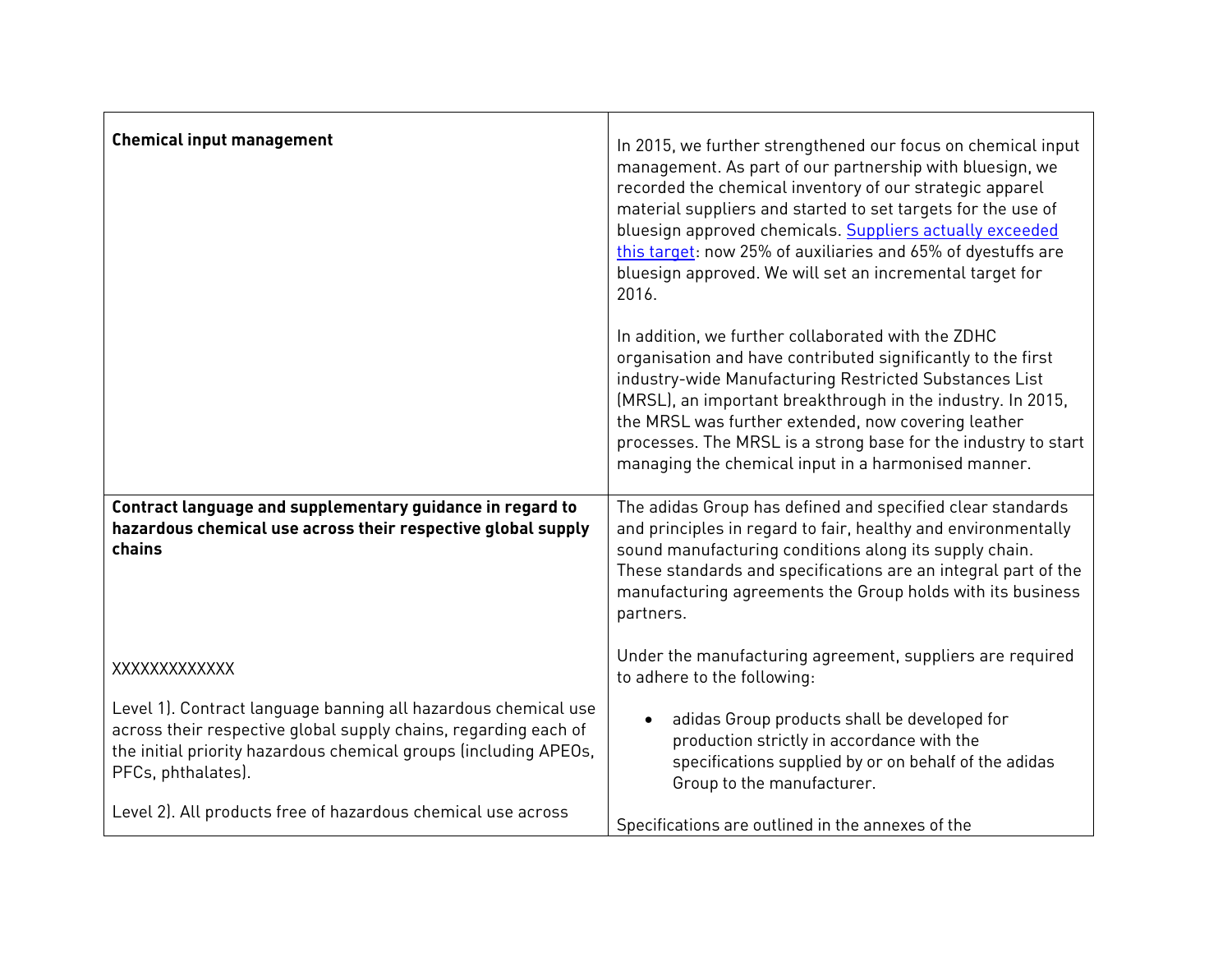| their respective global supply chains, regarding each of the   | manufacturing agreement, specifically referencing the adidas       |
|----------------------------------------------------------------|--------------------------------------------------------------------|
| initial priority hazardous chemical groups (including APEOs,   | Group policy on monitoring and controlling of hazardous            |
|                                                                |                                                                    |
| PFCs, phthalates).                                             | substances; see website: http://www.adidas-                        |
|                                                                | group.com/media/filer_public/02/26/0226e6ad-e797-4f56-bf2c-        |
| Level 3). All production free of hazardous chemical use across | 15f4d1308fc1/a-01 sept 1st 2015 handout.pdf                        |
| their respective global supply chains, regarding each of the   |                                                                    |
| initial priority hazardous chemical groups (including APEOs,   | This publicly available policy specifically requires business      |
| PFCs, phthalates).                                             | partners to avoid the intentional or deliberate use of those       |
|                                                                | substances which are listed in the A-01 requirements and to        |
|                                                                | comply with best practice standards (see 'Prologue', page 2 of     |
|                                                                | the policy). The policy also covers but is not limited to chemical |
|                                                                | substances such as APEOs, PFCs and phthalates.                     |
|                                                                |                                                                    |
|                                                                | The policy further states that business partners are asked to      |
|                                                                | take a proactive stance in improving the environmental impact      |
|                                                                | of the materials they supply. Improving the environmental          |
|                                                                | impact means to:                                                   |
|                                                                |                                                                    |
|                                                                | ensure that materials and components supplied are non-             |
|                                                                | toxic in use and disposal and using them in manufacturing          |
|                                                                | products does not involve toxic releases or damage to              |
|                                                                | ecosystems;                                                        |
|                                                                | strive to make materials which come from renewable and             |
|                                                                | organic resources that are recyclable or biodegradable;            |
|                                                                | manufacture product components and materials under the             |
|                                                                | best possible environmental conditions and use the best            |
|                                                                | available technology.                                              |
|                                                                |                                                                    |
|                                                                | In a supplementary formal notification that was issued in May      |
|                                                                | 2012, the adidas Group reminded business partners to               |
|                                                                | specifically avoid the deliberate use of APEOs in the              |
|                                                                | manufacturing processes.                                           |
|                                                                |                                                                    |
|                                                                | Under the manufacturing agreement, the manufacturer                |